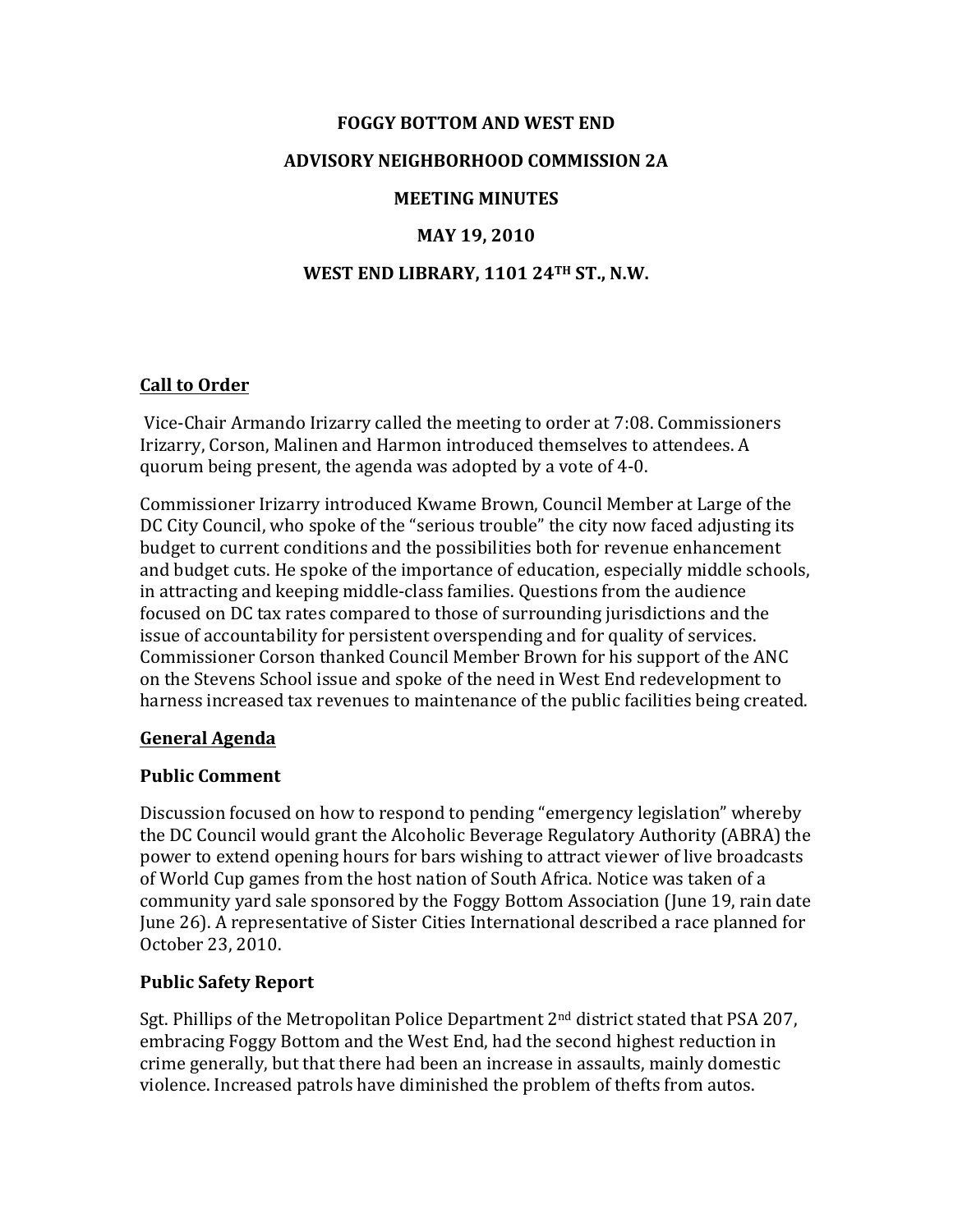## **Special Events**

Ira Brody announced plans for a Washington DC Triathlon scheduled for June 20 as a preliminary for the National Triathlon planned for the fall. The impact on ANC2A's jurisdiction will be concentrated on Constitution and Independence avenues, with a small portion of the bicycle segment planned for Virginia Avenue and the Whitehurst Freeway. Commissioners had no objection to these plans and agreed to send a letter stating this to the authority to be designated by Mr. Brody.

#### **Informational Presentations**

Cheryl Morse, Consumer Outreach Specialist in the Office of People's Counsel (OPC) described the work of OPC and distributed a handout and access information. Commissioner Corson and members of the audience offered thanks for past achievements of OPC and its leadership.

Joel Sternlieb of EastBanc reported that negotiations between his firm and the Deputy Mayor for Planning and Economic Development office (DMPED) were going well but deferred to Matthew Troy of DMPED, who is assuming responsibility for monitoring the West End redevelopment project. Mr. Troy announced a schedule for hearings and actions related to the expenditure of surplus city property, namely the existing public facilities whose land and air rights are to be incorporated into the redevelopment. DMPED distribute information on this matter to ANCs beginning May 26 and will hold a hearing on June 9 at 6:00 PM at West End Library; on June 16, DC council committees chaired by council members Mary Cheh and Kwame Brown will hold a joint hearing on the matter, with the Council voting on July 6. Mr. Sternlieb, in response to questions, estimated that ground would not break for new construction until 2012.

Dianne Clapp, representing the District of Columbia Water and Sewer Authority (WASA), and Dale Cavanaugh, a consulting engineer in construction management, described the Rock Creek Sewer Separation Project and its planned work at a site near 26<sup>th</sup> and L streets N.W. The project will include some sidewalk excavation on the south side of Pennsylvania Ave., N.W. Commissioner Lehrman asked about plans for pest control in the project area; the speakers stated that the project involved building a new sewer line, not disturbing an existing one. They announced a further informational meeting chaired by Council Member Jack Evans.

## **Regulatory Agenda**

Ellen McCarthy of the Arent Fox law firm and Mike Novotny of Varnado/Charles E. Smith appeared to request ANC approval of a "minor modification" of the PUD order approved by the Zoning Commission in 2006 relating to the rehabilitation of 2101 L St., N.W. The modification would reduce the overall proportion of retail space in the building but would continue the location of retailing on the perimeters of the building facing  $L$  and  $21$ <sup>st</sup> streets.